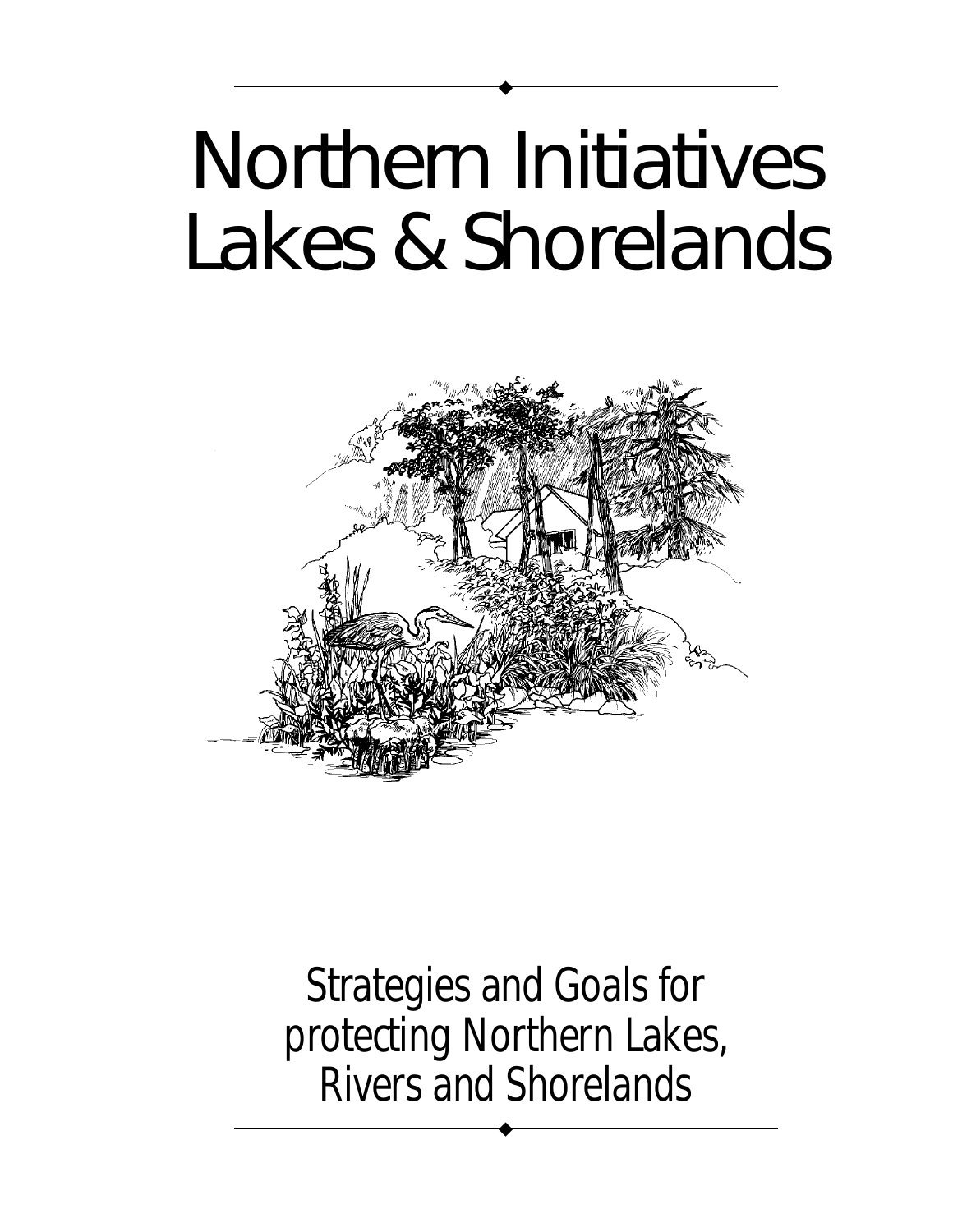

## Contents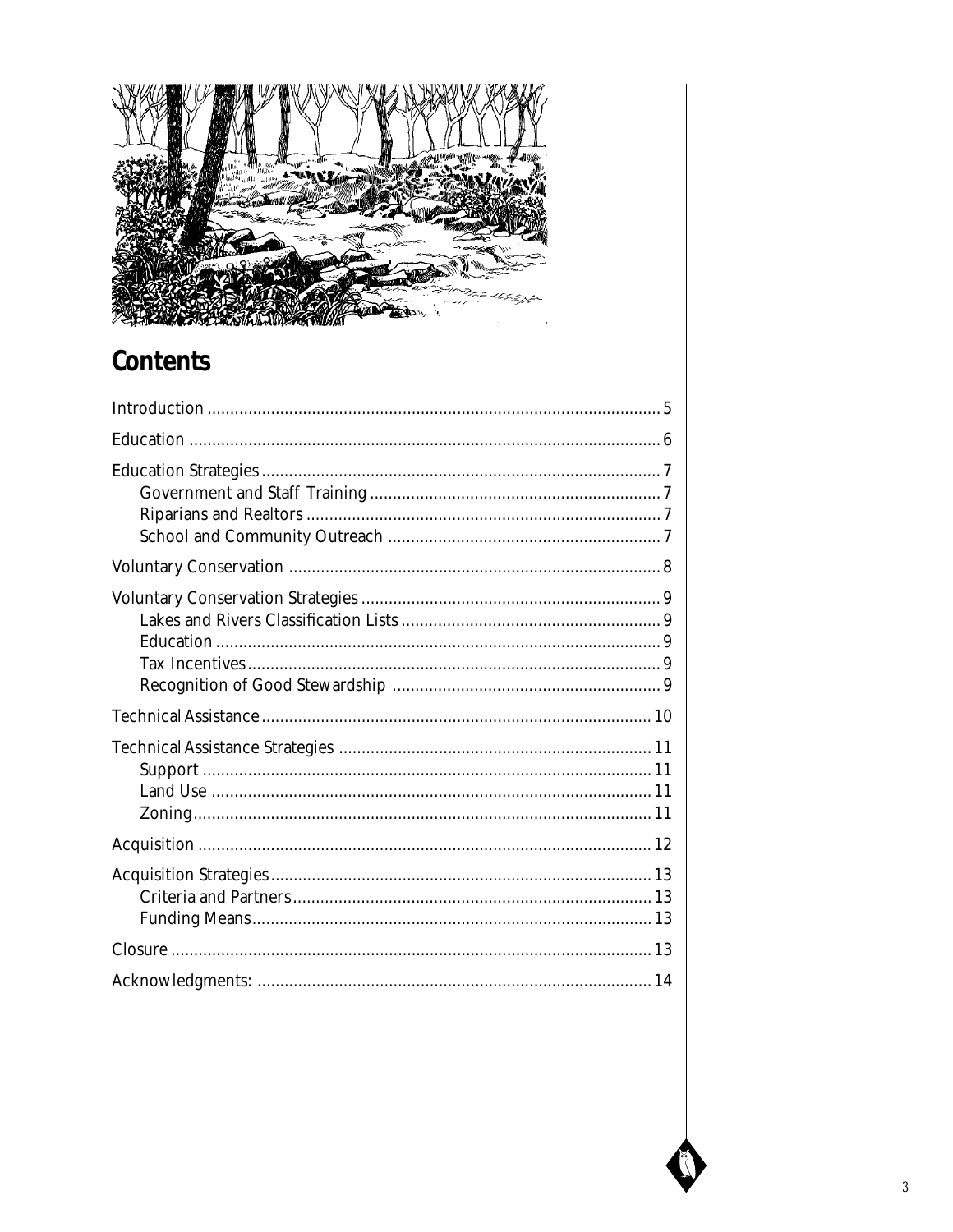

The Wisconsin Department of Natural Resources provides equal opportunity in its employment, programs, services and functions under an Affirmative Action Plan. If you have any questions, please write to Equal Opporutnity Office, Department of the Interior, Washington, D.C. 20240

◆

This publication is available in braille, audio cassette, large print and computer disk formats. To order, call John Gozdzialski, 715/635-4055.

◆

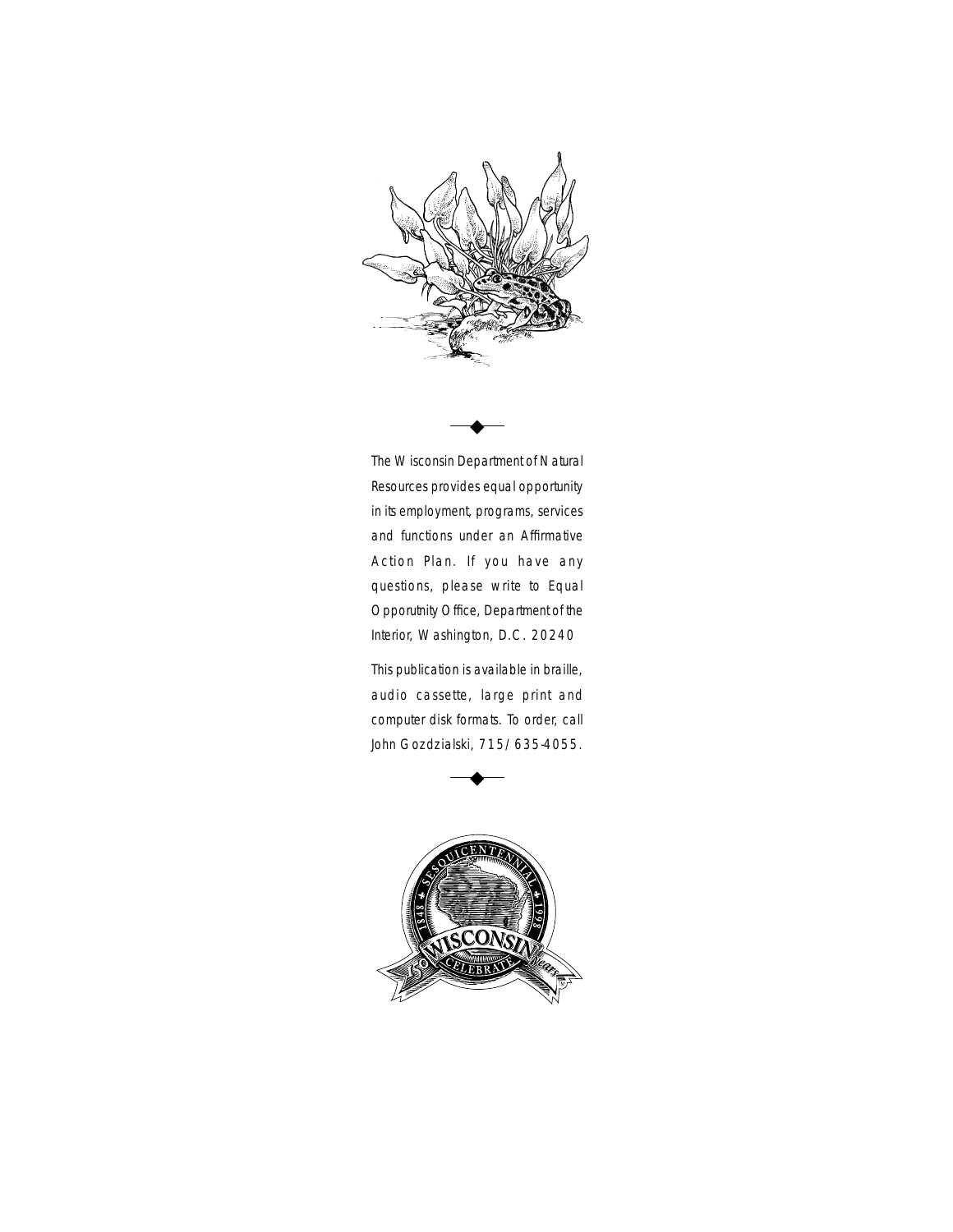## Northern Lakes and Shorelands—

## A Resource Under Pressure

*To many people, northern Wisconsin is more than a place to live or vacation; it is a chosen landscape, a place with a distinctive character that inspires affection...*

It is also a community. Its members work together, play together, learn together and share in all facets of the community. Because their livelihood comes from the region, they share a common bond—they care about the future of this delightful place of lakes, rivers and trees. They also share a common sense of urgency—if the attempt is not made, the opportunity to experience a wild lake ecosystem may be permanently lost for their heirs.

## **Introduction**

In January 1996, the Department of Natural Resources (DNR) presented a paper called *Northern Wisconsin's Lakes and Shorelands: A Report Examining a Resource Under Pressure* to the Natural Resources Board. The report was in response to the concerns and commitment of residents and visitors of northern Wisconsin. The concerns centered on assuring that land use and development are compatible with efforts to protect northern Wisconsin lake ecosystems.

The report emphasized four tools to preserve and safeguard northern lakes and shorelands: **education, voluntary conservation, technical assistance** and **acquisition.** This document outlines some effective ways to use these tools.

A diverse group of individuals from across the north, who share lake-related interests, gathered to form the *Lakes and Shorelands Task Team.* The team's charge was to "identify and develop strategies which can be used to enhance protection of our northern lakes, rivers and shorelands".

This team researched issues and met with a broad range of people representing public, private and nonprofit organizations' perspectives.



The goals outlined in this document evolved from these preceding reports.

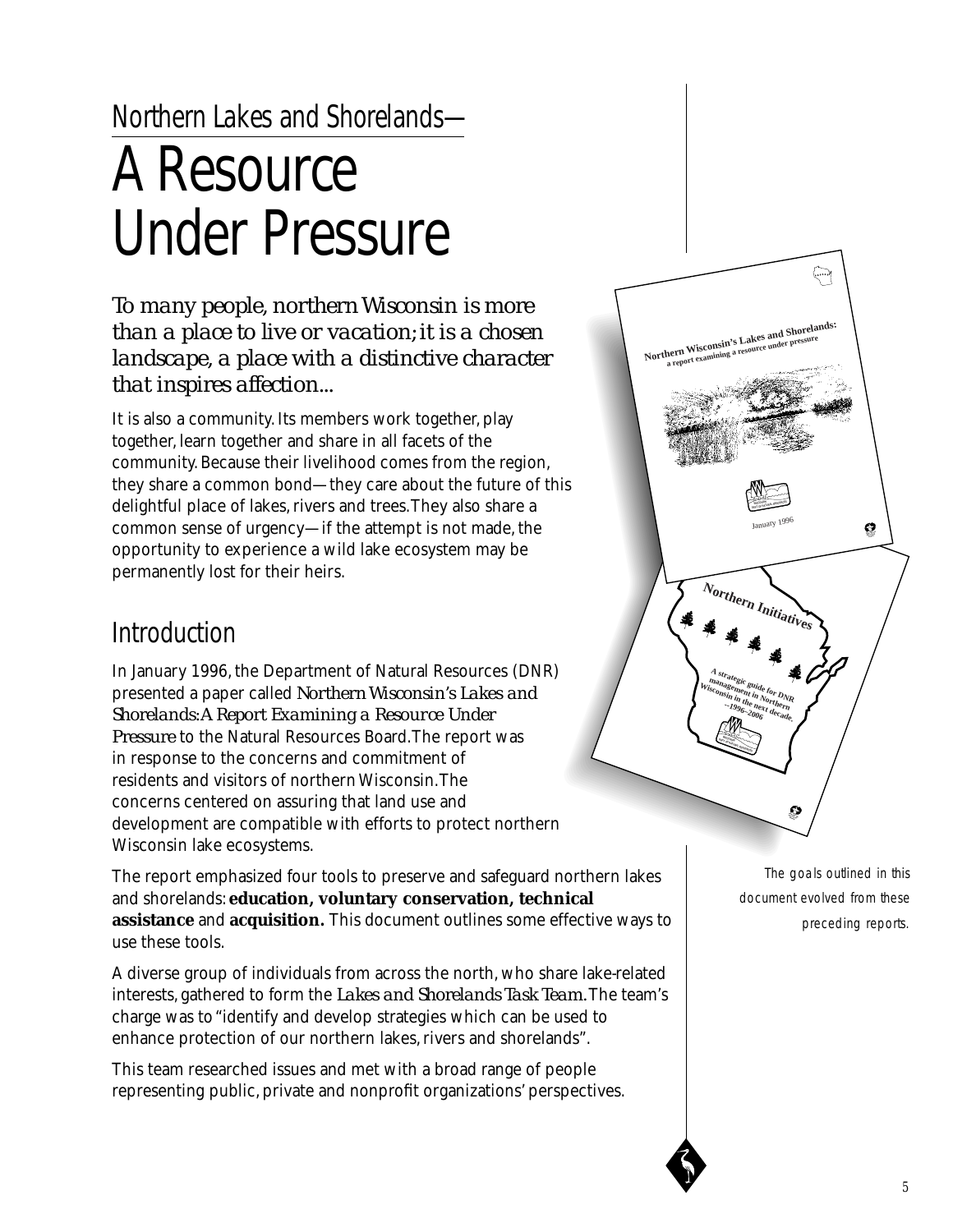

The Wisconsin Environmental Education Board (WEEB) was legislatively established in 1990 to promote, facilitate and evaluate environmental education statewide. The Northern Initiative project should pursue funding and guidance by the WEEB grants program for selected lake education projects.

◆

◆

## Education

Of the four tools, education is the catalyst to activate the others. It can establish an understanding of the need for protection and wise use of water resources. Communication, information, education and outreach activities can assist in raising awareness and increasing knowledge and appreciation of northern lakes and shorelands.

Ideally, *Northern Initiatives* education efforts, including financial resources and staff training, should increase to reflect the size of the new Northern Region which was created by the DNR's reorganization process. Many DNR staff (most of whom are not educators) will be involved in related educational and community outreach efforts. A strong working relationship with University of Wisconsin-Extension (UW-EX) and other area educational organizations is crucial to the success of this initiative. Appropriate training in educational techniques and processes such as conflict resolution and issue analysis will enable staff to more effectively implement the *Northern Initiative* strategies. Applicable training courses are now available to staff through DNR, UW-EX, and other entities; it is essential that funding and time to attend these courses be allocated.

The DNR and UW-EX already engage in support and advocacy for environmental education and many excellent lakes education and outreach efforts exist. Partnering with the Wisconsin Environmental Education Board (WEEB) and other groups will greatly expand promotion of these programs. Education will provide key audiences such as students, waterfront property owners and local government officials with an understanding of the ecological basis behind lake protection and foster stewardship.

Research finds that there is a high rate of turnover in riparian ownership.



Dustin Beilke, Wausau City Pages

The vast majority of riparians are completely unaware of or uninformed about shoreland zoning regulations. Their primary sources of information on the subject are real estate or building trade professionals. While some realtors do provide information at closing, there is neither a consistent nor comprehensive approach to providing information. A training program for realtors could include certification for realtors in lake shore property sales. It would help ensure that the parties involved in the sale and development of lakefront property are knowledgeable about factors such as proper lakeshore development, and protection, zoning laws, etc.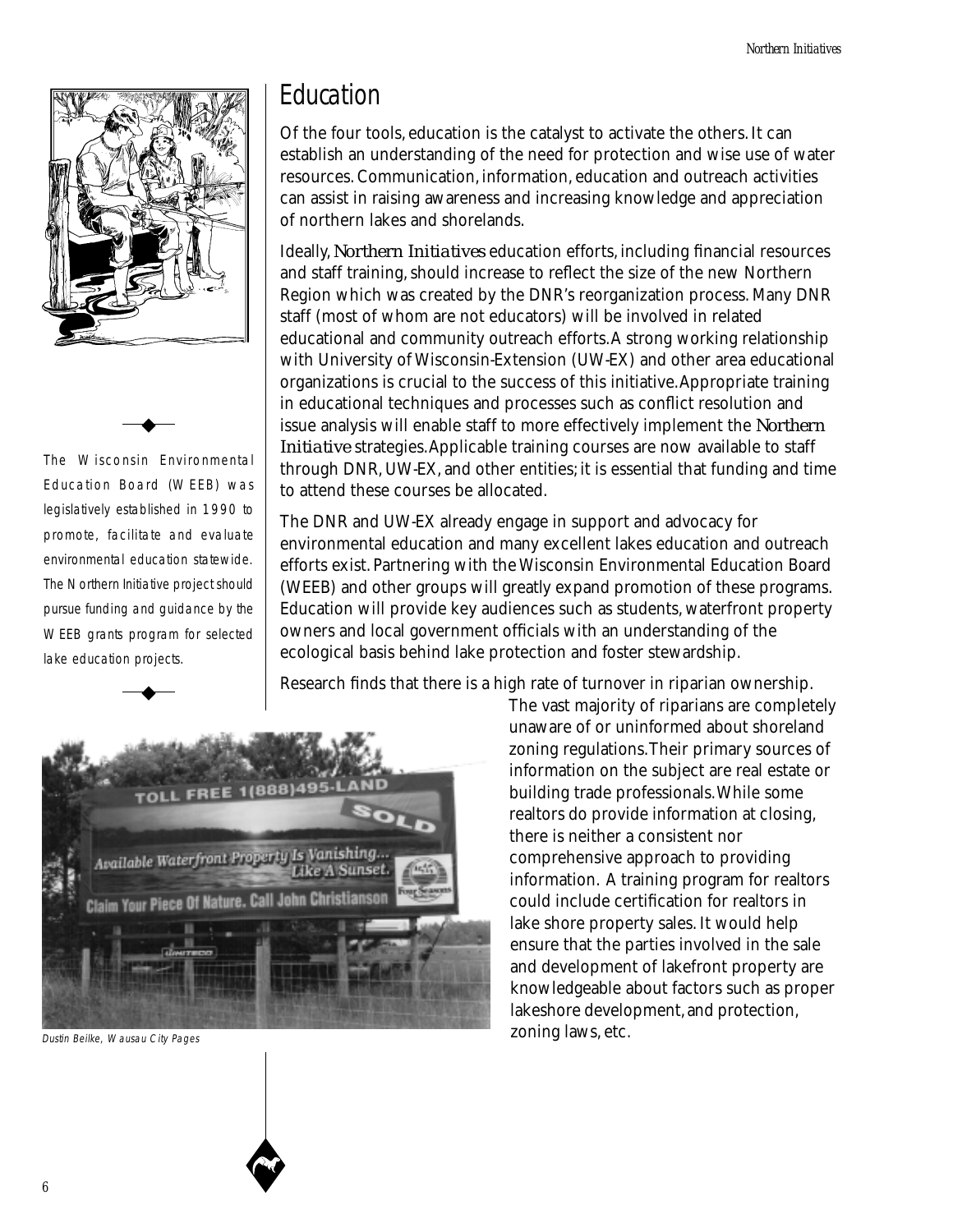## Education Strategies

#### Government and Staff Training

Provide education on the value, importance and urgency of shoreland protection to local government decision-makers.

The DNR and UW- EX should provide training in education and community outreach techniques to their staff.

Educate legislators on lake and shoreland issues.

#### Riparians and Realtors

Provide proactive education for riparian property owners through the Wisconsin Lakes Association and UW-EX.

Offer training for realtors, developers and lending institutions.

Work with realtors to assure that new homeowners are aware of their responsibilities and the consequences of their actions as owners of waterfront property.

Support the development of a real estate certification curriculum.

#### School and Community Outreach

Meet with school boards to advocate environmental education.

Increase public information, educational resources and training efforts in the Department's new Northern Region in partnership with the Wisconsin Environmental Education Board.

Develop a WEB site.

Increase awareness of existing lake protection tools and processes.

Keep Northern Initiatives in the news.

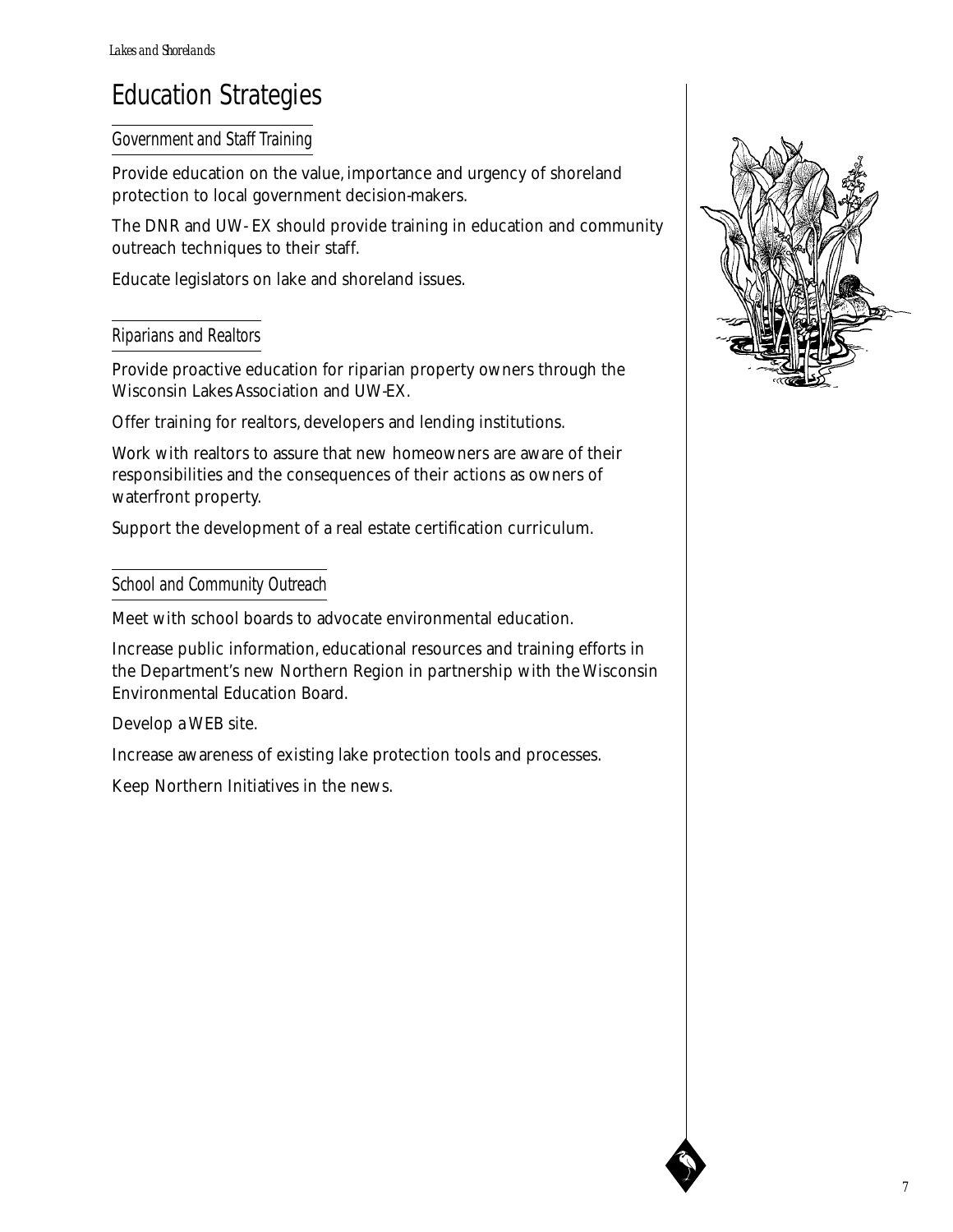**Riparian** \rə·'per·e-ən, ri-\ *adj* [L riparius—more at river]: relating to or living or located on the bank of a natural watercourse (as a river) or sometimes of a lake or a tidewater.

◆

**Littoral** \\'lit<sub>-</sub>ə-rəl; .lit-ə-'ral, -'ral\ adj [L litoralis, fr. litor-, litus seashore]: of, relating to,or situated or growing on or near a shore. A habitat zone which extends from the water's edge outward as far as rooted plants grow.

◆

## Voluntary Conservation

In the past 30 years the development of lake shorelands has equaled or surpassed that of the previous 100 years. This trend will continue with a doubling of development in approximately 15 years. There is reason to believe that all of northern Wisconsin's remaining privately owned shorelands will be developed by the first half of the next century.

If we truly want to "keep the north the north" (the guiding principal of the *Northern Initiatives* project) it is imperative to retain some of the riparian plants and animals that presently exist in the north. We all (land owners, developers, real estate brokers, government agencies, educators, industries and private conservation organizations) must pull in the same direction to preserve some of what we cherish and have taken for granted.

Protecting and conserving lake ecosystems is practiced by many riparian owners. In some places a strong sense of stewardship has been part of family philosophies for many generations. These landowners maintain significant setbacks from the water and maintain natural vegetation in riparian and littoral areas.



Riparian neighbors: property owners to the right and left in the photo above maintained the north woods character by retaining natural vegetation when they developed their land. Their neighbor in the center did not.

However, many other riparian landowners must be encouraged and motivated to appreciate the advantages of keeping natural ecosystems intact by practicing good stewardship techniques on their lands.

Of northern Wisconsin's 12,000 miles of lakeshore frontage, over 80% is in private ownership. The use of conservation and healthy stewardship techniques on northern Wisconsin shorelands is dependent on those who own that shoreland. To protect the ecological and natural scenic beauty of riparian areas, riparian landowners must be informed and motivated to act. The rapid rate at which development is proceeding underscores the need for voluntary conservation.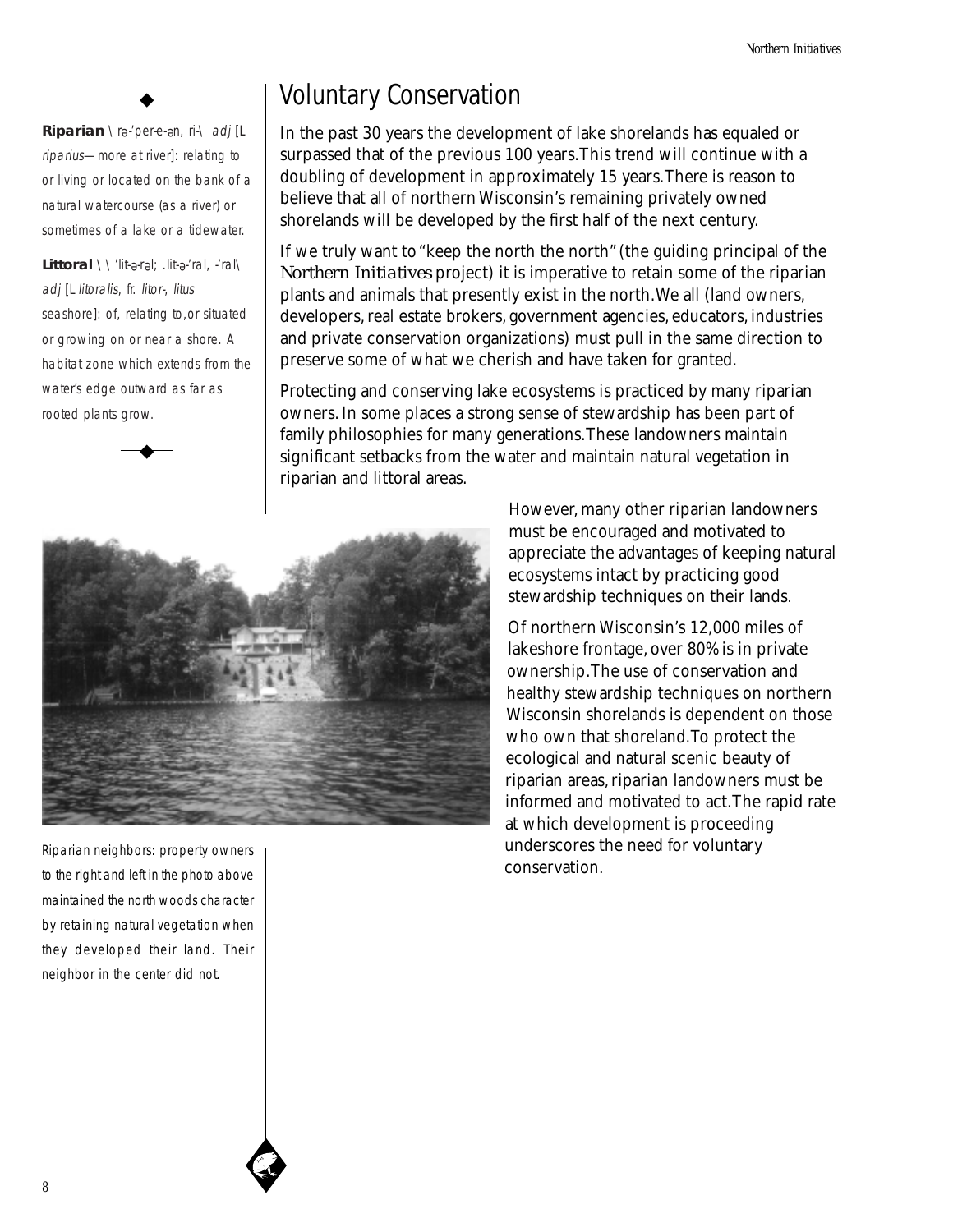## Voluntary Conservation Strategies

#### Lakes and Rivers Classification Lists

Develop lists of lakes and rivers ranked for various levels of protection. Private and public conservation agencies will use these lists in acquisition and other protection efforts.

Ensure protection of lands already in some level of guardianship.

#### Education

Develop and/or reprint fact sheets and pamphlets that aid riparian land owners in proper land management practices.

Provide a hotline to assist riparians in shoreland protection and restoration efforts, e.g. 1-800-SHORLND.

Produce a video that explores the challenges we face on northern Wisconsin lakes and shorelands and offers suggestions on how to address the issues.

Fund and promote demonstration projects for shoreland restoration.

Inaugurate a Lake Management Planning Team. Members would develop lake management plans with willing riparian owners on high priority lakes.

#### Tax Incentives

Acquire perpetual easements, which are considered charitable contributions, and/ or development rights in exchange for a possible reduction in federal and state income taxes, inheritance taxes and local property taxes.

Expand local assessor education on land trust or other conservation easements.

Develop a shorelands tax credit program on lands of highest ecological significance for conservation and restoration efforts.

#### Recognition of Good Stewardship

Develop and pilot a *seal of approval* program for riparian owners and developers. The seal of approval could aid conservation-minded developers and possibly increase resale value of property.

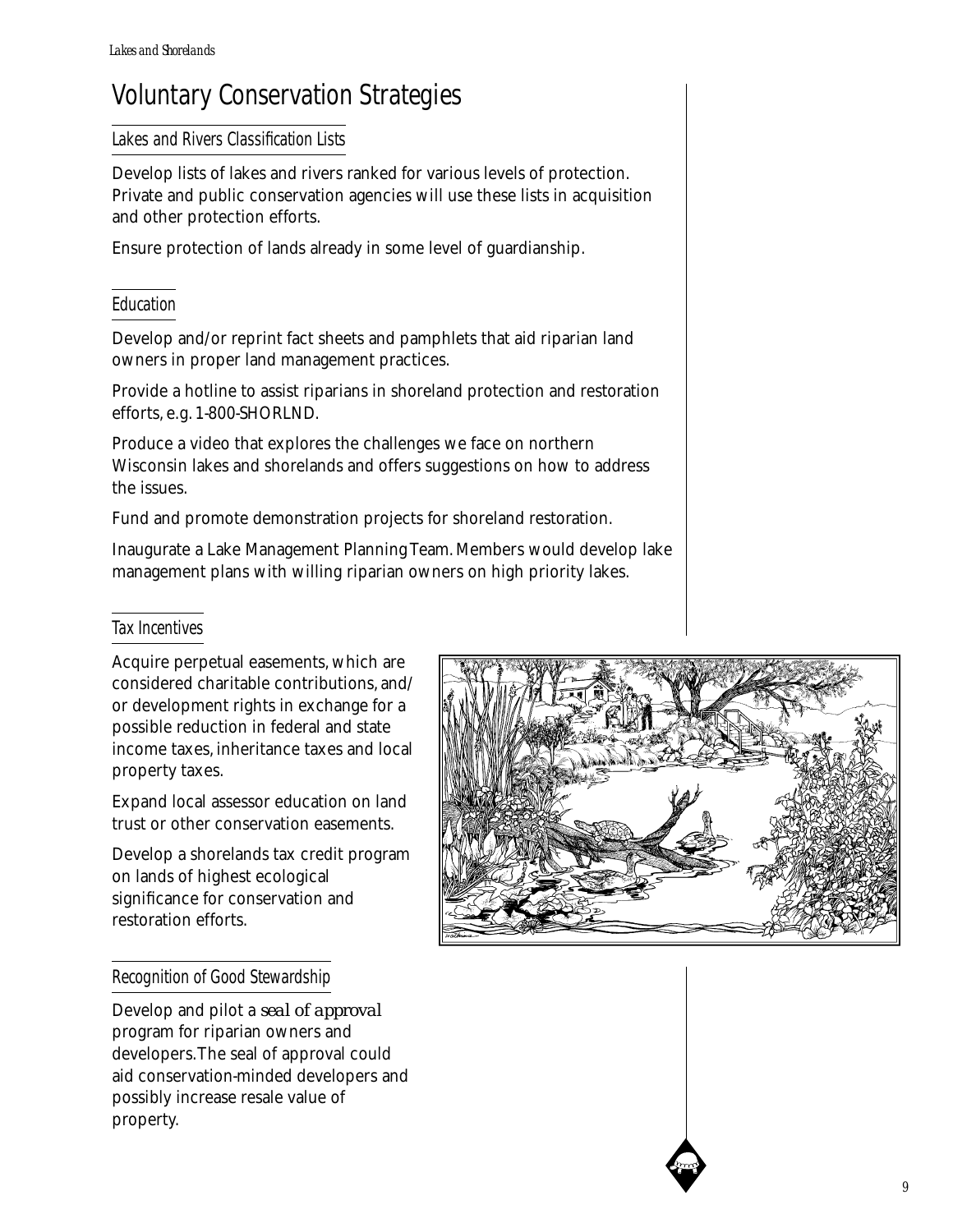

## Technical Assistance

"To the full extent of its available resources, the Department shall provide advice and **assistance to counties** in the development, adoption, administration and enforcement of their **shoreland zoning and land division ordinances...**" (Wisconsin Administrative Code NR 115)

An integral part of the strategy will be to support upgrades of shoreland zoning ordinances. Existing ordinances have not changed significantly since the 1960s while the types and pace of shoreland development have grown dramatically. Current rules contain deficiencies and lack specifics for many regulatory situations. Some local jurisdictions are seeking greater protection of their remaining undeveloped lakes and shorelands. We need to improve the administration and enforcement of existing, state-mandated shoreland zoning regulations, i.e. NR 115. Presently, administration and enforcement costs of NR 115 are borne locally, while the State provides limited support. Consequently, consistency and effectiveness varies. As the core regulatory tool protecting shorelands, shoreland zoning must be adequately enforced. Zoning standards must be carefully reviewed during development in the north, while recognizing that some land shouldn't be developed. Past unplanned development problems must be addressed and corrected whenever possible.

Shorelands are the focal point of the north's growth and play a huge role in local zoning office workloads. Good land use controls can minimize development impacts on shorelands and surface waters, but counties, towns and municipalities need assistance to administer, enforce and upgrade zoning ordinances.

Better land use planning in concert with sound zoning ordinances will prepare the north for growth and help protect its shorelands. The State's assistance and land use policies are fragmented, but some notable initiatives are underway. A Department of Natural Resources Secretary's initiative on land use and the Governor's Inter-Agency Land Use Task Force efforts have generated a series of efforts leading to specific recommendations for improving the state's role in land use planning.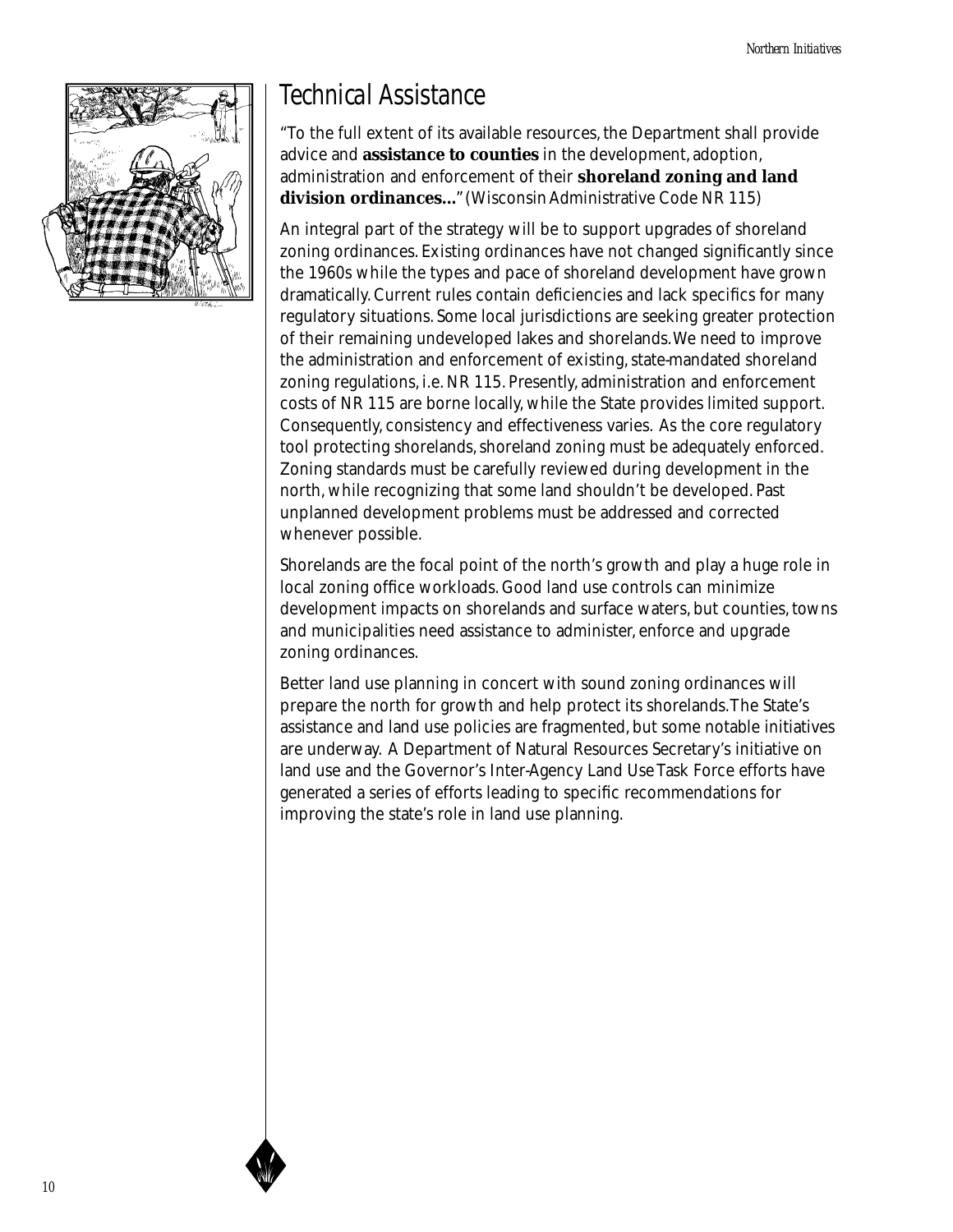## Technical Assistance Strategies

#### Support

Establish regional support for planning, lake classification, land use and shoreland management. This may be a clearing house that can match local needs with assistance: technology, methods, information, etc.

DNR and UW-EX should sustain and expand technical and legal support to county staff.

Ask for increased state financial support to local units of government for ordinance administration, ordinance upgrades, and education.

#### Land Use

Reward local government land use planning efforts with funding and support.

Foster a community consensus building process for appropriate land use planning.

Support other recommendations of the State Interagency Land Use Council.

Accelerate land information and Geographic Information Systems (GIS) technology.

#### Zoning

Develop model zoning, land use and lake classification upgrade standards and language for local adoption. Regional planning commissions should continue to play a key role.

Support recommendations of current department review of NR115. For example, require restoration instead of fines for serious shoreland violations.



Tools and partners emerge to protect northern lakes and shorelands. Photo by Kurt Bloss.

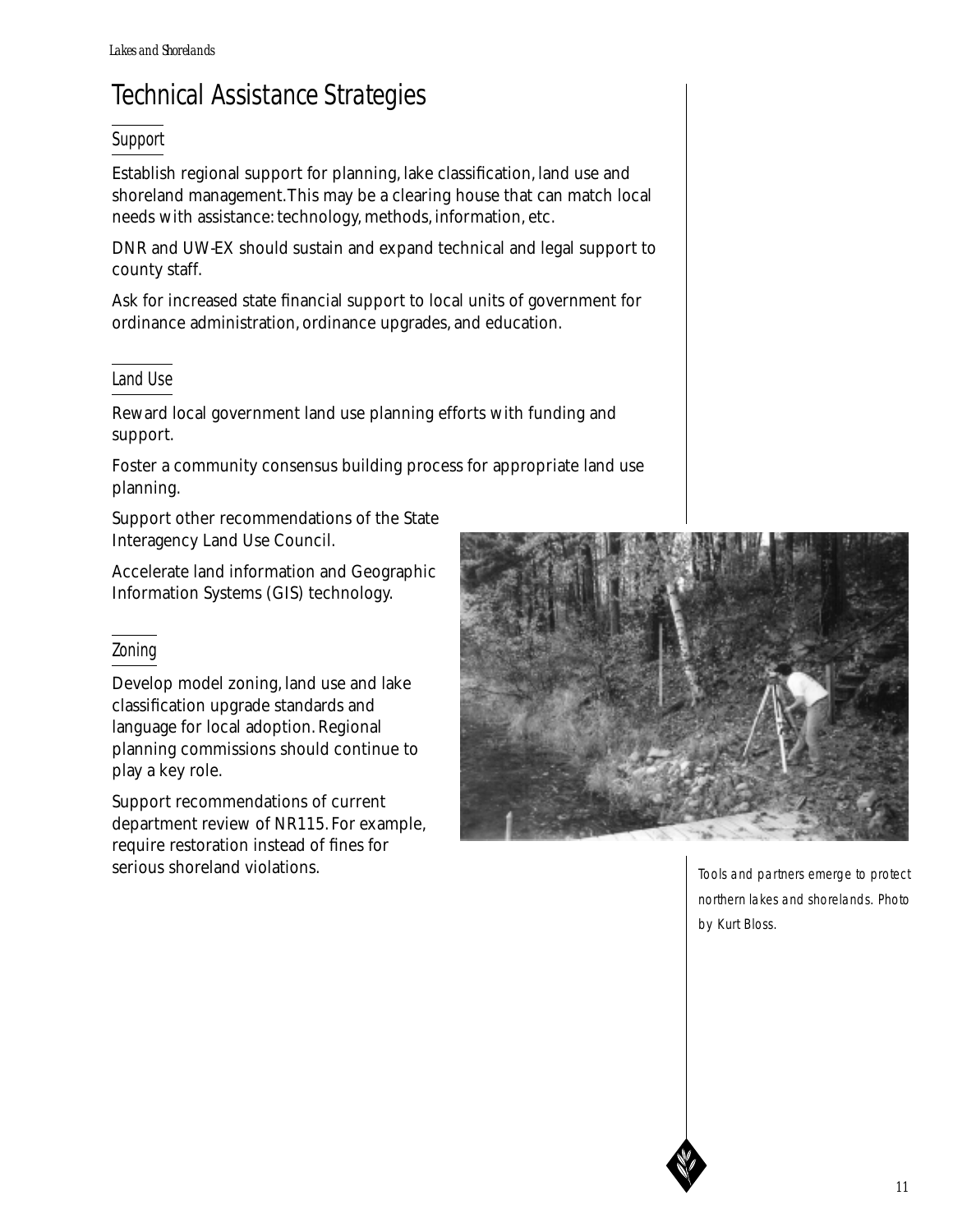## Acquisition

We call lakes with no artificial structures or other forms of cultural disturbance on their shores "wild lakes." The shift from wild lakes to lakes with human habitation has averaged approximately three lakes per year over the past thirty years. The rate of loss has escalated rapidly in recent years and nearly all lakes (outside of those in public ownership) will have some level of development in the next 10-15 years. Ecologically significant wild shores and shorelands of unique natural scenic beauty on **developing** lakes are also being lost at a rapid pace.



Bruce Swanson

In 1995 a citizen/agency team was established to set criteria on lakes for possible acquisition. That criteria was approved by the Natural Resources Board in January 1996. The spiraling demand for lakeshore frontage has caused prices to skyrocket. Lake shoreland acquisition for protection of its undisturbed status will be limited by cost. The team believed that if the attempt is not made to purchase wild lakes, the opportunity to experience a wild lake ecosystem may be permanently lost for our heirs. Because of the urgency and cost, the following strategies are recommended.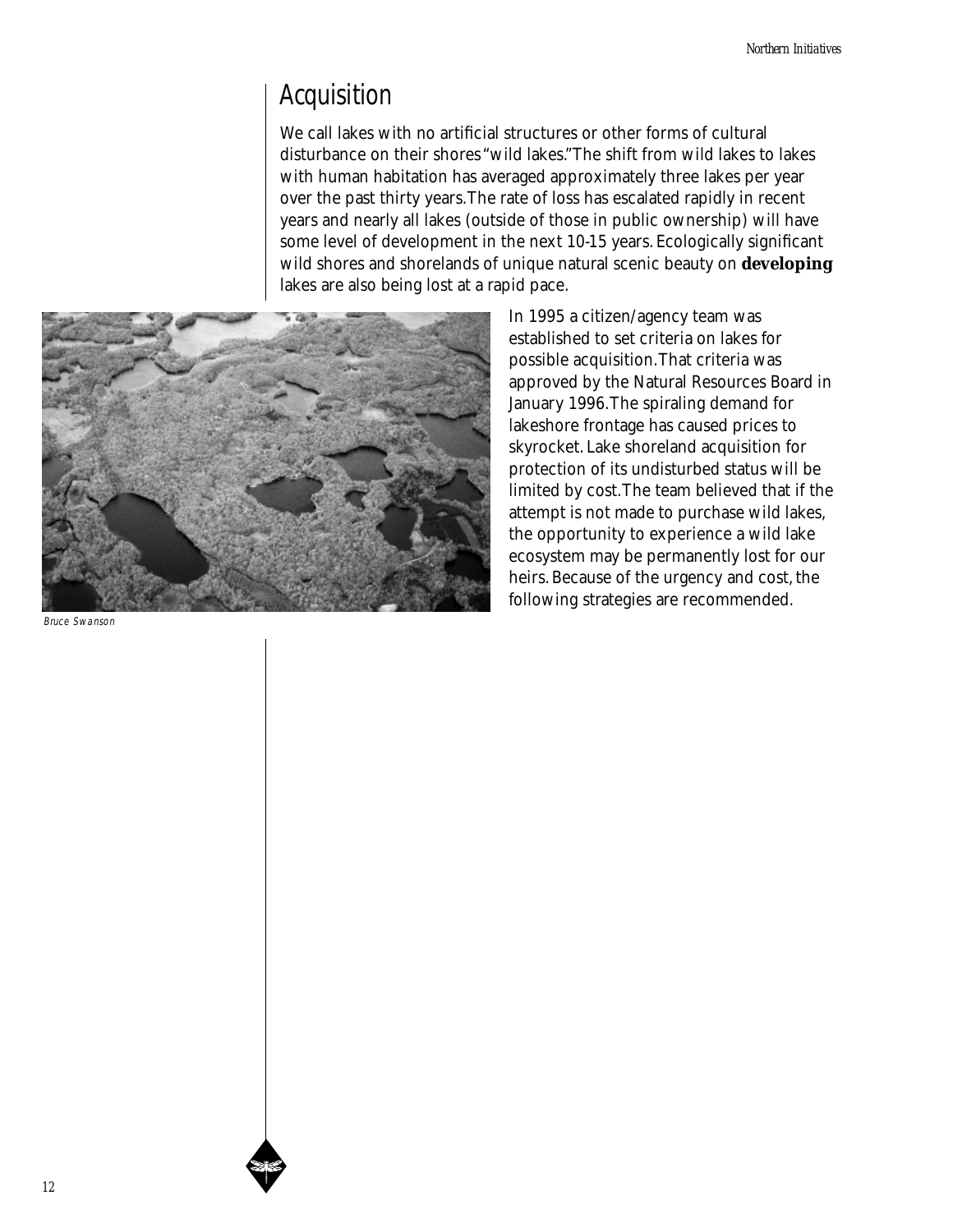## Acquisition Strategies

#### Criteria and Partners

Criteria was established by a wild shoreland acquisition committee, and approved by the Natural Resources Board to select lakes of highest ecological value. Limited funds and the high cost of lakeshore property limit the number of acquisitions by the DNR to approximately five lakes. Funding for these

acquisitions is available until 2000. Four to six lakes have been identified for acquisition, pending willingness of sellers.

Nonprofit conservation organizations will play a major role in the acquisition of high priority wild lakes and shorelands.

#### Funding Means

Include wild lakes and shorelands protection in the reauthorization of the Stewardship Program in 2000. This is essential to preserve some of the highest ecologically valuable remaining shorelands between 2000-2010.

Pursue other funding sources for acquiring wild shoreland of ecological and natural scenic beauty, i.e., Land and Water Conservation (LAWCON) funds being held by the Federal government.

The Department of Natural Resources, The Nature Conservancy, land trusts and other giving entities should share services on acquisition of target shorelands. Ideally, DNR would provide appraisals and closing costs to improve the efficiency of the acquisition process.

## Closure

Much of what is valued today in the landscape of this state can be traced back to the vision and determination of a few individuals. Whatever decisions we make must be tempered with the knowledge of our shortfalls. We must take the options the past has left us and set a course for an uncertain future while meeting the needs of today.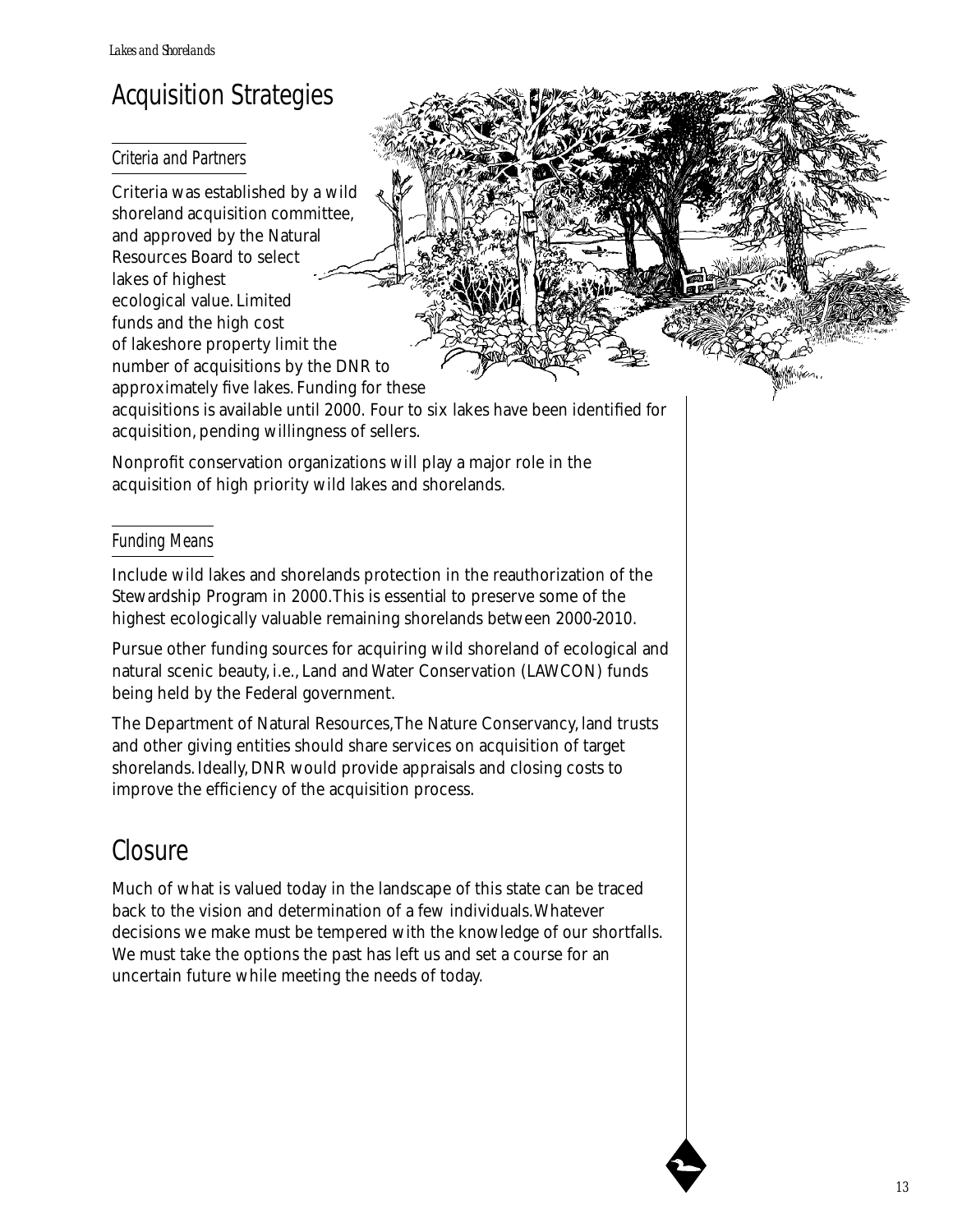## Acknowledgments:

The Department gratefully acknowledges the contributions and support of the following individuals and the partnership organizations they represent.

The Northern Initiatives Lakes and Shorelands Task Team:

Matt Dallman—The Nature Conservancy, Ashland Bob Estabrook—Rhinelander Realty Carroll Schaal—Lakes Management Specialist, WDNR, Madison Steve Osterman—Oneida County Zoning Administrator Bob Korth—Lakes Management Specialist, UW-EX, Stevens Point Sherry Klosiewski—Environmental Educator, WDNR, Rhinelander Donna Barnes-Haesemeyer—Waterfront property owner, Shell Lake Thomas Gordon—Bayfield County Clerk Mary Platner—President, Wisconsin Association of Lakes (WAL), Hartland Bruce Swanson—Fish Manager, WDNR, Bayfield John Gozdzialski—Water Regulation & Zoning Manager, WDNR, Spooner Diane Conklin—Facilitator, WDNR, Spooner

We also wish to thank the following who provided their valuable knowledge and perspective to this effort:

Ralph Crooks—Rusk County Board Sue Jones—Bureau of Watershed Management, WDNR, Madison Tom Bernthal—Bureau of Watershed Management, WDNR, Madison Steve Andrews—Northwest Regional Planning Commission Diane Brezinski—Price County Land Conservation Department Marty Jennings—Bureau of Integrated Science Services, WDNR, Spooner Doug Fendry—Bureau of Facilities & Lands, WDNR, Madison Ron Eckstein—Bureau of Wildlife Management, WDNR, Rhinelander Dean Premo—Whitewater Associates Brian Hotz—Gathering Waters Jocelyn Jacobs—The Nature Conservancy Ron Roser—Wisconsin Department of Revenue Dan Retka—Minnesota DNR Todd Naas—Water Regulation & Zoning, WDNR, Park Falls Amy Mizia—Water Regulation & Zoning, WDNR, Park Falls Richard Spotts—Bayfield County Zoning Mel Spencer—Rusk County Zoning Bob Young—Lake Management, WDNR, Rhinelander Dave Vold—Natural Resources Conservation Service Karen Pavlicek—Burnet Realty Elmer Goetsch—Oneida County Board of Adjustment Randy Champeau—Wisconsin Center for Environmental Education Gary Kulibert—WDNR, Rhinelander

A special thanks to those who assisted in the final production of this report:

Kathy Bartilson—Wastewater Specialist, WDNR, Spooner Dusty Marker—Student Volunteer, WDNR, Spooner Theresa Stabo—Bureau of Fisheries Management & Habitat Protection, WDNR, Madison Kim Giese—Bureau of Fisheries Management & Habitat Protection, WDNR, Madison

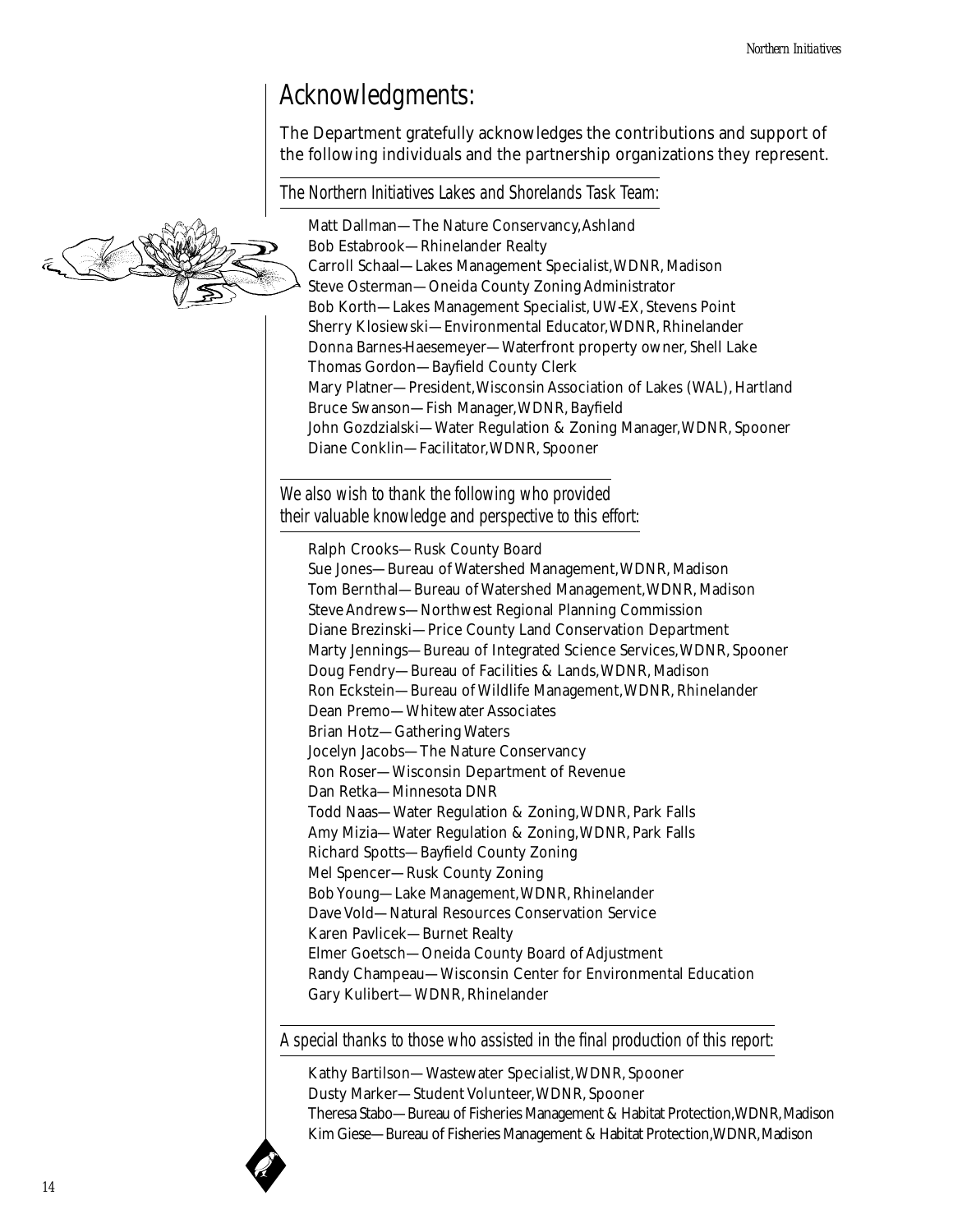## The Great North Woods

Northern Wisconsin is a truly remarkable region. It encompasses the headwaters of major rivers and tributaries of Lake Superior. Most of Wisconsin's 15,000 lakes as well as the balance of our forests are found in this area.

Northern Wisconsin is widely recognized as a unique and distinguishable region. It is known for clean air and water, healthy forests, richly diverse wildlife, and abundant opportunities for public enjoyment of these resources. The North is a place where sound science shapes environmental policy and guides sustainable resource management. It is a place where regard for the common good guides development decisions which are respectful of wildlife and protective of sensitive areas. It is a place where residents and visitors treat each other as good neighbors in their work and in their play.

Many hope to preserve, protect and enhance these great resources. Private landowners and government agencies can cooperatively protect the character of the north and ensure its future by working together in long-range planning goals. The people that serve in local government need to be continually supported by a strong network of citizen organizations capable of working together on local resource issues. They will need to find ways to balance and blend economic opportunities while preserving and protecting the Great North Woods.



Photo by Robert Queen